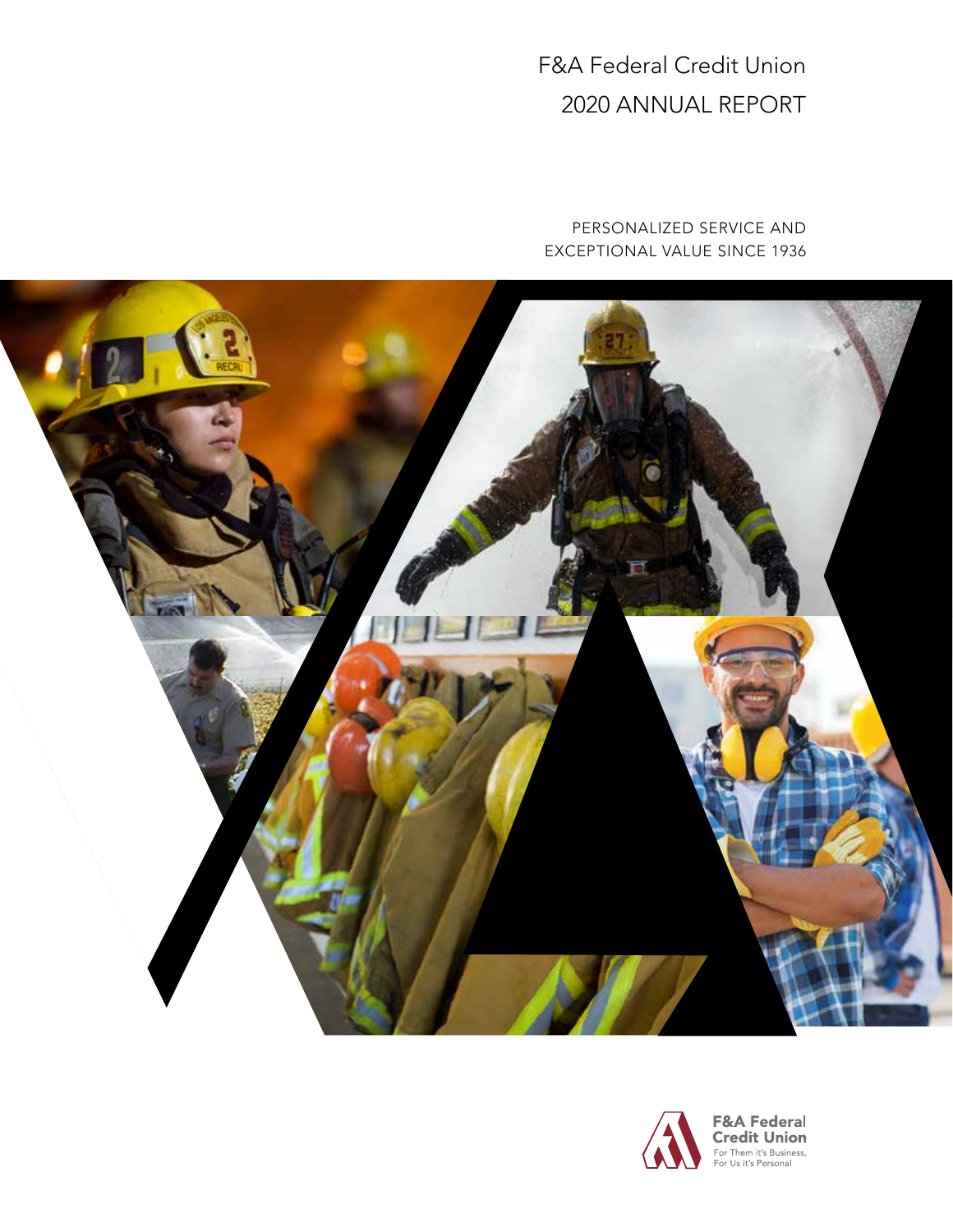



Theresa Barrera Chair, Board of Directors

Tim Green

# CHAIR/CEO REPORT

President/CEO

On behalf of F&A Federal Credit Union's Board of Directors and staff, we are pleased to present our Annual Report for the year ended December 31, 2020.

The year 2020 will be remembered as one of the most challenging years in history. In mid-March the World Health Organization declared the novel coronavirus (COVID-19) outbreak a global pandemic. Member's everyday lives were significantly impacted, and F&A responded by offering Assistance Loans to members in need. As of December 31, 2020, we extended more than 600 Assistance Loans totaling nearly \$3MM. As the coronavirus spread across the United States, the F&A management team moved quickly to protect the health and safety of our employees and members by moving a majority of our office staff to remote work and retrofitting our main branch with protective barriers to reduce the possibility of exposure. Throughout the year, F&A employees continued to provide essential financial services to our membership, even during the most difficult and uncertain times.

Despite the challenges our nation faced in 2020, we are pleased to report that F&A continues to be one of the most financially sound credit unions in the country, ending the year with nearly \$2.1B in assets. We maintain one of the highest capital ratios and the lowest efficiency ratios for credit unions over \$1B in assets. That means your credit union is one of the safest and most efficient credit unions in the United States, allowing us to consistently pay higher dividends, offer great loan rates, and charge almost no fees to our members. Independent financial research firm, Bauer Financial, once again awarded F&A with top honors and ranked us Five Stars for our financial strength.

Our latest audits conducted by independent CPA firm Turner, Warren, Hwang & Conrad, and federal examiner National Credit Union Administration, validate that F&A is a safe and secure financial institution.

In 2020 F&A introduced new solutions to meet the lending needs of our membership more efficiently. The successful implementation of our online loan systems resulted in a record-breaking year for F&A, with more than \$284MM in new consumer and real estate loans extended to members, increasing net loans by nearly 37%.

F&A members can trust their Credit Union to return industry-leading value in our deposit products. In fact, Raddon Performance Analytics ranks F&A in the 100th percentile for deposit value compared with our credit union peers.

F&A remains committed to providing personalized service and delivering exceptional value to our members. In 2021 we will continue to build on the strong foundation that has been established over the past 85 years. We will embark on a digital transformation to modernize and improve the quality of our online and mobile banking channels, while continuing to strive for service excellence.

On behalf of the Board of Directors and the F&A staff, we thank you for your continued trust in F&A Federal Credit Union.

Theresa

Theresa Barrera Chair, Board of Directors President/CEO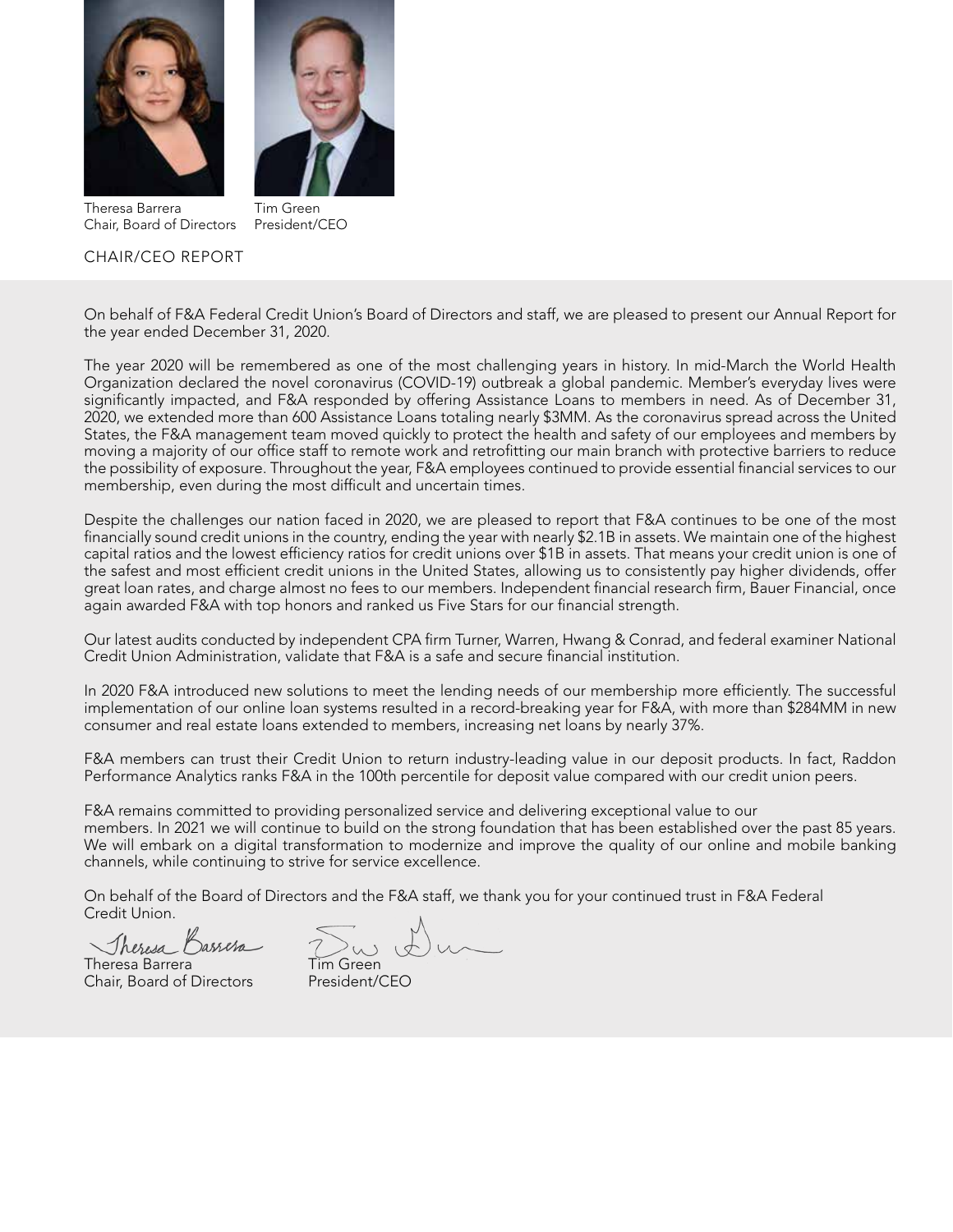

Pablo Valadez Chair, Supervisory Committee

# SUPERVISORY COMMITTEE REPORT

Your Supervisory Committee is composed of five volunteer members appointed by the Board of Directors. The Committee is charged with representing the members' interests and validating the results of operations each year.

The Supervisory Committee, with the assistance and cooperation of management, ensures the timely execution of an annual audit plan that emphasizes the testing of internal controls and assures compliance with applicable laws, rules, and accounting practices. These responsibilities are accomplished through an external financial audit performed by Turner, Warren, Hwang, and Conrad AC (TWHC), a national CPA firm with recognized expertise in the credit union industry. TWHC's final opinion is that F&A's internal controls are satisfactory, and the financial statements were fairly presented in all material respects.

Based on our review of the independent auditor's report, and the results of the NCUA examination, I am pleased to report that it is the opinion of your Supervisory Committee that the Credit Union's policies, procedures and practices are sound, and that F&A Federal Credit Union continues to perform well compared to peer credit unions.

I would like to acknowledge the contributions of my fellow Supervisory Committee volunteers: Michael Carnes, Margaret Kanishock, J. Lopez, and Michael Takeshita. They join me in expressing our gratitude to the Credit Union Board of Directors, management, and staff for their dedication to ensuring that F&A Federal Credit Union remains a financially sound institution.

Hable Valalez

Pablo Valadez Chair, Supervisory Committee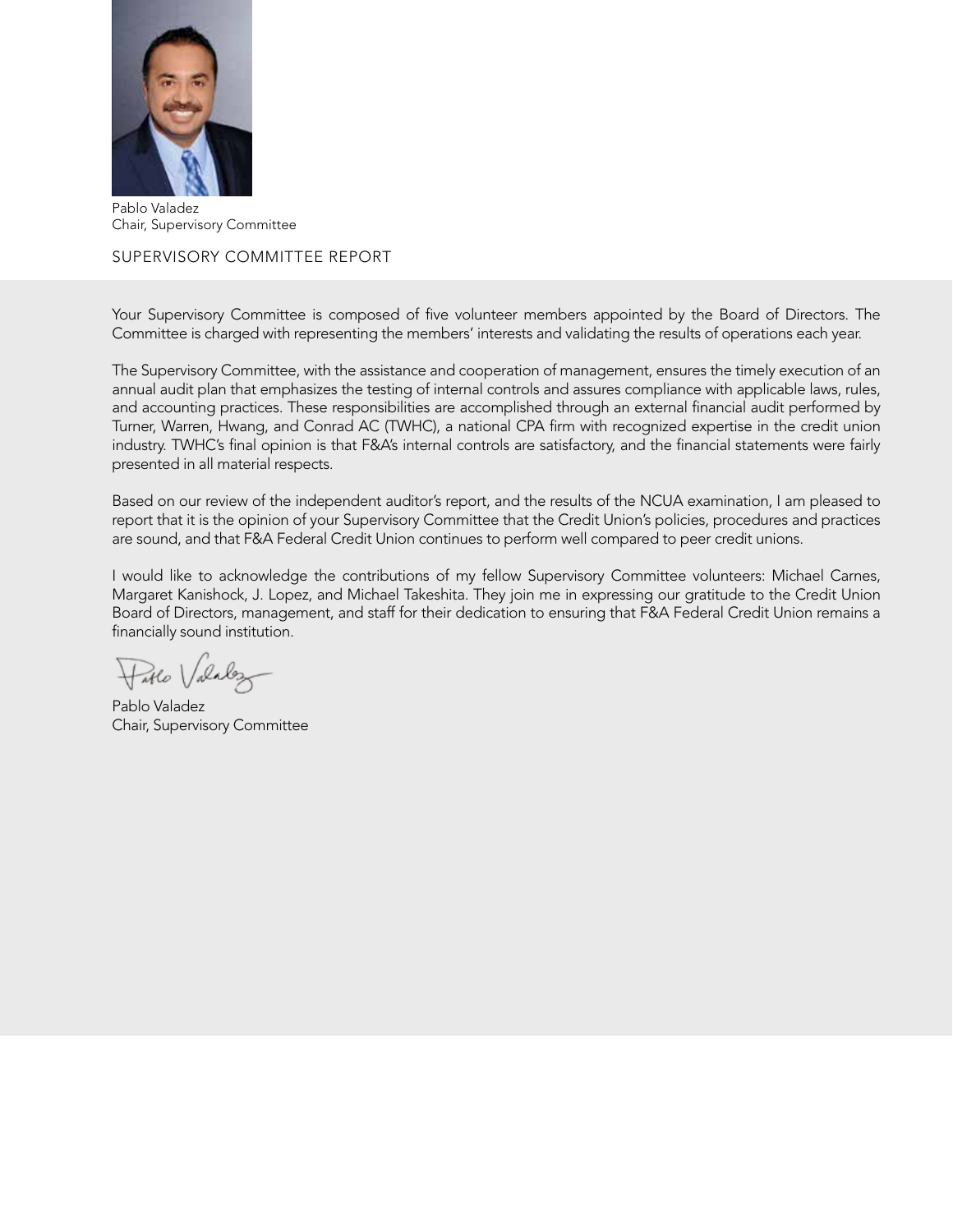#### 2020 FINANCIAL STATEMENTS

## F&A Federal Credit Union Statement of Financial Condition At December 31, 2020 (Unaudited)

#### Assets

| Loans to members                                     | 467, 437, 591<br>\$ |  |
|------------------------------------------------------|---------------------|--|
| (Less) Allowance for loan losses                     | (1,875,878)         |  |
| Total net loans to members                           | 465,561,713         |  |
|                                                      |                     |  |
| Cash and cash equivalents                            | \$<br>94,843,183    |  |
|                                                      |                     |  |
| Investments:                                         |                     |  |
| Securities available for sale                        | \$1,407,875,397     |  |
| Securities held to maturity                          | 22,000,000          |  |
| Other                                                | 35,364,520          |  |
| Total investments                                    | 1,465,239,917       |  |
| Accrued interest on loans                            | \$<br>939,596       |  |
| Accrued interest on investments                      | 4,165,286           |  |
| Land and building, net of depreciation               | 8,168,264           |  |
| Other fixed assets, net of depreciation              | 764,070             |  |
| National CU Share Insurance Fund deposit             | 14,367,159          |  |
|                                                      |                     |  |
| Other assets                                         | 29,200,103          |  |
| <b>Total Assets</b>                                  | \$2,083,249,291     |  |
|                                                      |                     |  |
| Liabilities, Member Deposits and Equity              |                     |  |
| Accounts payable and other liabilities               | \$<br>73,983,055    |  |
| Member Shares:                                       |                     |  |
| Regular shares                                       | \$<br>297,798,604   |  |
| Share drafts                                         | 246,725,702         |  |
| Money market accounts                                | 674,900,805         |  |
| Share certificates                                   | 396,201,202         |  |
| IRA shares and certificates                          | 82,265,786          |  |
| Total member share accounts                          | 1,697,892,099       |  |
|                                                      |                     |  |
| Member Equity:                                       |                     |  |
| Regular reserves                                     | \$<br>15,021,792    |  |
| Undivided earnings                                   | 274,015,538         |  |
| Accumulated other comprehensive gain                 | 21,787,180          |  |
| Capital arising from acquisition                     | 549,627             |  |
| Total members' equity                                | 311,374,136         |  |
| <b>Total Liabilities, Member Deposits and Equity</b> | \$2,083,249,291     |  |
|                                                      |                     |  |

### F&A Federal Credit Union Statement of Income & Expense For the Year Ended December 31, 2020 (Unaudited)

| Interest Income                                      |                         |
|------------------------------------------------------|-------------------------|
| Loan receivable                                      | \$<br>15,405,308        |
| Interest-bearing accounts and investments            | 25,134,439              |
| Total interest income                                | 40,539,747              |
| <b>Interest Expense</b>                              |                         |
| Members' share accounts                              | \$<br>17,318,002        |
| Borrowed funds                                       | 556,803                 |
| Total interest expense                               | 17,874,805              |
| <b>Provision for Loan Losses</b>                     | \$<br><u>762,427</u>    |
| Net Interest Income after Provision for Loan Loss \$ | 21,902,515              |
| Non-Interest Income                                  | \$<br>4,718,373         |
| Non-Operating Gains                                  | 1,774,727               |
| <b>Non-Interest Expense</b>                          | 17,825,705              |
| <b>Net Income</b>                                    | \$<br><u>10,569,911</u> |

F&A Federal Credit Union's capital ratio declined to 13.90% as of December 31, 2020, from 15.90% as of December 31, 2019, as member deposits grew rapidly during the pandemic.

In 2020, the Credit Union paid out 38.26% of our gross income to our members in the form of dividends, an increase over the 37.39% paid in 2019. Our return on assets of 0.55% in 2020 remains strong and demonstrates our ongoing ability to generate favorable returns for our members.

As of December 31, 2020, our total assets were \$2,083,249,291, an increase of nearly 19% over total assets for year ending 2019. Member loans grew nearly 37% in 2020 and member share deposits increased by over 16% over year ending 2019. With net income of \$10,569,911 for the year ended December 31, 2020, our members' total equity increased by 3.79% over December 31, 2019. We remain committed to providing our members with low loan rates and minimal fees while maintaining very high dividend rates on share deposits.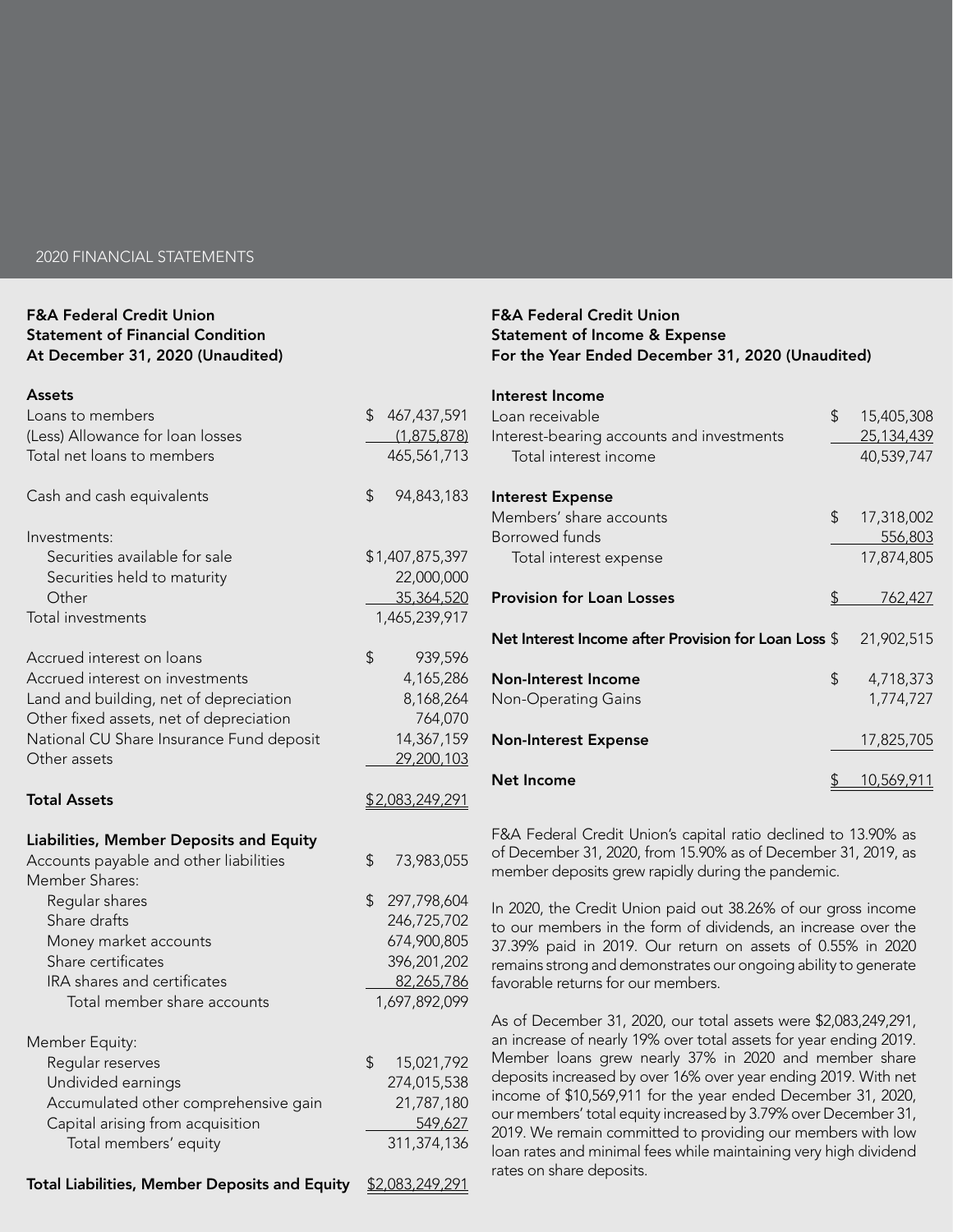### BOARD OF DIRECTORS



Theresa Barrera Chair, Board of **Directors** 



Mary Gutierrez Vice Chair



Richard Russell Secretary/ Treasurer



William "Blackie" Blackburn Board Member



Chris Bundesen Board Member



Andy Doyle Board Member



Robert Heinzel Board Member



Board Member



Van Mark Madrigal Board Member

## SUPERVISORY COMMITTEE



Pablo Valadez Chair, Supervisory Committee



Michael Carnes **Supervisory** Committee Member



Margaret Kanishock **Supervisory** Committee Member



J. Lopez **Supervisory** Committee Member



Mike Takeshita **Supervisory** Committee Member

### SENIOR MANAGEMENT



Tim Green President/Chief Executive Officer



Michael Harden EVP/Chief Investment Officer



Pam Chick SVP/Chief Electronic Services Officer



Michelle Swauger SVP/Chief Administrative Officer



Mike Welch SVP/Chief Lending Officer



Yong Whang SVP/Chief Technology Officer